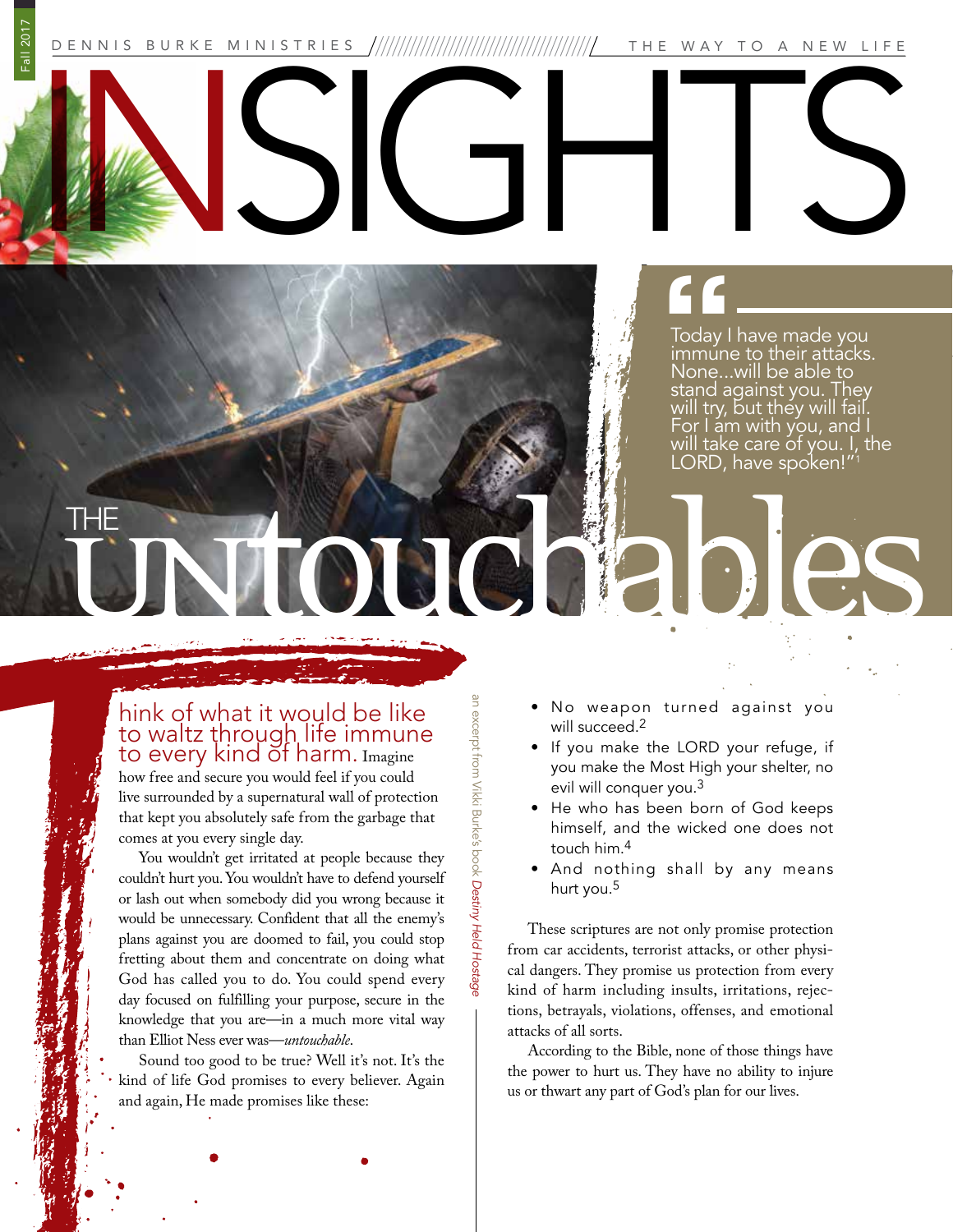

He humbled Himself and lived like a

an excerpt from Vikki

human being so that He could show us how to live victoriously on the earth.

His life was no bed of roses, either. He faced more trouble than we ever will. The Bible says He was a man of sorrows and acquainted with grief.10 That means He experienced it! The leaders of His day came against Him. His family persecuted Him. He endured so much pressure in the Garden of Gethsemane that blood came out of His pores.

We have every advantage Jesus had and a less strenuous assignment to fulfill. We have His Blood to make us righteous. We have the Word of God to instruct us. We have the Holy Spirit living in us and the gifts of the Spirit to help us. No wonder the Scripture says we're more than conquerors through Him!

"Yes," you say, "but Jesus was God's Son!"

Who do you think you are? Aren't you a son of God too? Doesn't the Bible say that you have the mind of Christ?11 You just need to develop that mind by spending time in the Scriptures and in fellowship with God.

That's what Jesus did. Wisdom didn't come instantly to Him any more than it does to you and me. He had to grow in it.12 He had to study the Word of God. He had to practice walking by faith in that Word and following the leading of the Spirit moment by moment the same way we do.

Jesus wasn't born with a divine Daytimer all filled out with goals, plans, and instructions knowing everything that was about to happen. The night of the storm, for

Unless we let them, that is. Which most of us must admit we often do.

"Well, I can't help it," you might say. "Some people just get to me!" They can't unless you react in a way that blasts a hole in your wall of divine protection. But as long as you keep your eyes on the promises of God and walk in obedience to His Word, you can live like you're coated with spiritual Teflon. Nothing anybody else does can stick to you. You can walk through life as a living demonstration of the Psalm 119:165: "Great peace have they which love thy law: and nothing shall offend them."6



In other words, you can live

An entire mob of people tried to murder Jesus that day, but they couldn't lay a hand on Him. They couldn't touch His body and they couldn't harm His soul because He stayed continually in the Secret Place of the Most High. Mistreatment bounced off Him. Nobody could ever stand against Him*.* And Jesus said we can live the same way! He said, "Anyone who believes in me will do the same works I have done, and even greater works, because I am going to be with the Father."8 He's telling us we can live His lifestyle.

We sometimes find that hard to believe because we assume Jesus had special advantages because of His deity, but that's not true. Jesus came to earth as a man. He laid down His divine privileges and took on the limits of humanity.9

God doesn't give us<br>that much

**"**<br>God doe



*Destiny Held Hostage*  (B25) 1-800-742-4050 DennisBurkeMinistries.org

limited time only *\*limited time only*

REDUCED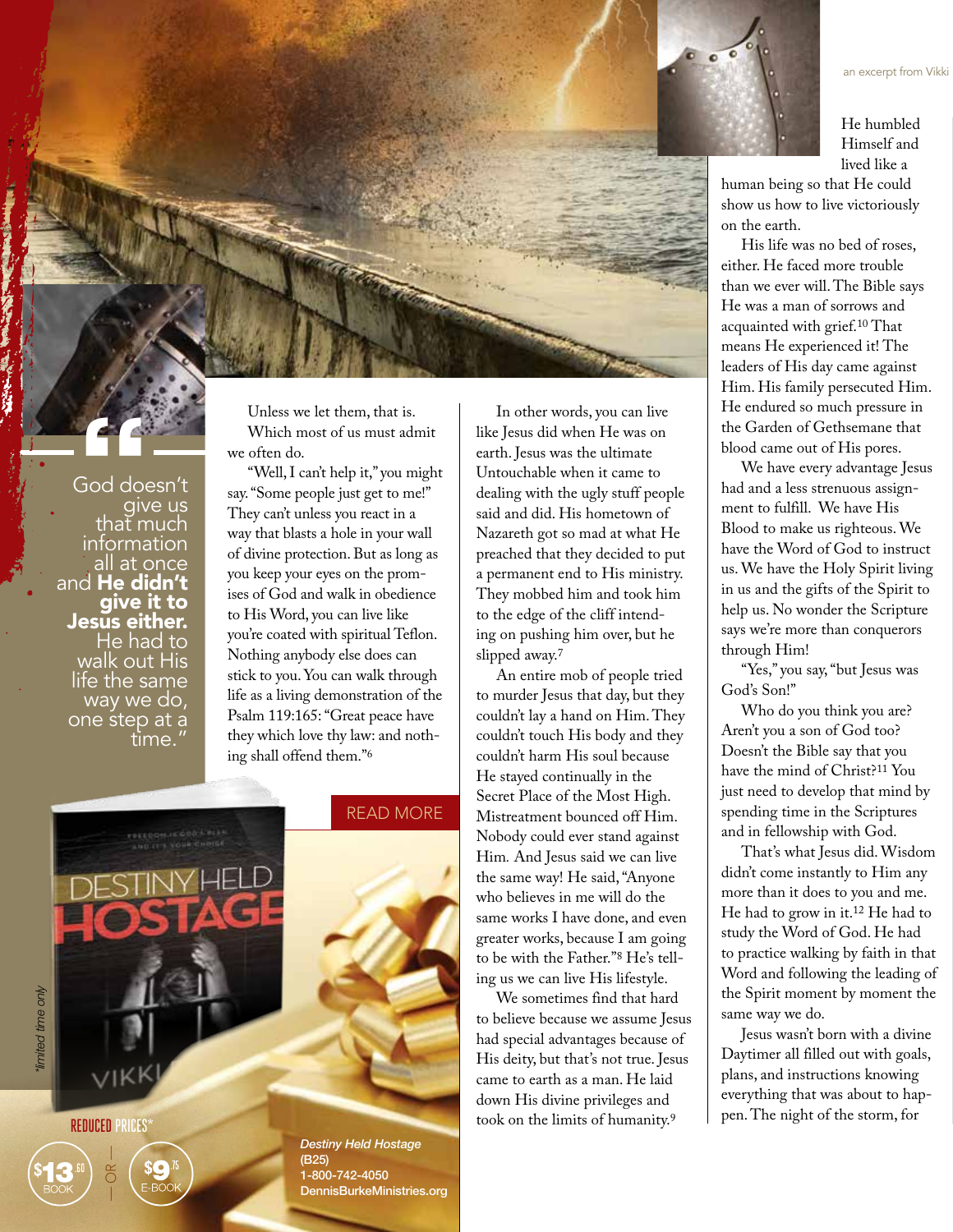instance, when He got into the boat with the disciples and said, "Let's cross to the other side of the lake."13 He probably figured, like we usually do, that it was going to be an uneventful night.

God hadn't laid out the entire agenda for Him saying, "Okay, first get in the boat. You'll sail for a while and then hit some wild weather. When that happens, say this to the winds and waves: 'Peace, be still,' and they will calm down. When you get to the other side of the sea you'll meet a demon possessed man. And there will be some pigs there..."

No. God doesn't give us that much information all at once and He didn't give it to Jesus either. He had to walk out His life the same way we do, one step at a time. Most likely, Jesus only had one simple leading when He got into the boat on the Sea of Galilee that night: *Go to the other side*. He knew that meant God had a divine assignment for Him so when the storm came up, He didn't panic. He just dealt with the problem by faith. He had sense enough to know that God wasn't going to send Him on a mission and then drown Him in the middle of the lake.

More Christians should have that much sense!

If we did, we'd stop letting the so-called crises of life upset us. We'd realize this is like the storm that tried to stop Jesus. And we'd just do what He did. We'd speak to it and make it calm down.

To face life's storms with that kind of boldness, however, we need to realize we actually are on a mission from God. That's something Jesus knew and never forgot for a single moment. It was one of the primary secrets to His success. He understood that "For this

continued on back**»**

purpose the Son of God was manifested, that he might destroy the works of the devil."14 And nothing destination in life. No matter how You see, people of purpose are know where we're headed we can It's just logical. If you're driving from Dallas to Los Angeles you're signs will take you the wrong way. How do you know? Because you're The same thing is true in life. Jesus didn't make that mistake. sought God's guidance every single day about what He should do and say. Sometimes He prayed all other people drag Him into their

14 1 John 3:8, KJV | <sup>15</sup> John 5:41

Luke 4:35

 $\overline{13}$ 

 $\vert$  12 Luke 2:52, KJV  $\vert$ 

Isaiah 53:3 | <sup>11</sup> 1 Corinthians 2:16

 $\supseteq$ 

 $9$  Phil. 2:6-7

1 Jeremiah 1:18-19 | <sup>2</sup> Psalm 91:9-10 | 4 1 John 5:18 MKV/ | <sup>5</sup> Luke 10:19 | <sup>6</sup> KV/ | <sup>7</sup> Luke 4:29-30, NK/ | <sup>8</sup> John 14:12 | 9 Phil. 26-7 | <sup>10</sup> Islah 5:33 | <sup>11</sup>1 Corinthians 2:16 | <sup>12</sup> Luke 4:35, KV/ | <sup>13</sup> John 3:

4 1 John 5:18 NKJV |  $^5$  Luke 10:19 |  $^6$  KJV |  $^7$  Luke 4:29-30, NLT, NIV |  $^8$  John 14:12

3 Psalm 91:9-10

leremiah 1:18-19 | <sup>2</sup> Isaiah 54:17 |

*Some Days You Dance* (B23)

upcomings up

DennisBurkeMinistries.org

1-800-742-4050

could divert Him from that purpose. It was His destiny and His

many roadblocks the devil threw in His way, no matter how many physical or emotional storms He encountered, He refused to

not easily detoured. When we

not going to follow signs that direct you to New York. Those

clear about where you're going.

But here's the problem: Most people haven't taken the time to identify their destination.

He found out exactly what He was called to do. He spent time in prayer and the Word getting God's agenda for His life. He

night to find out those things. Once He knew, He didn't do anything else. He didn't let

activities, arguments, or upsets. He never let anyone agitate Him, offend Him, or distract Him from

They tried, though. Oh, how they tried! The Pharisees and Sadducees badgered Him without mercy. They criticized Him and plotted against Him. They baited Him with theological questions: What do you think about divorce? What do you think about paying

His mission.

stay on the right road.

take a detour.

## START YOUR JOURNEY TO **FREEDOM** TODAY…

Own your copy of Vikki Burke's riveting, novel-like account of her life and victory in the face of grueling struggles, and you'll see why suffering from betrayals, abuse or depression no longer has to hold you back.

> \$9.75 E-BOOK

> > $B^{(1)}$  it is  $\epsilon$

REDUCED PRICES\*

*\*limited time only*

fimited time only

HARD BOUND

.60 PAPER BACK

O

 $\mathbf{513}^{51}$  (\$17

\$

Tulsa, OK | Oct. 1 Living Rivers Millennial Church 10441 S. Regal Blvd. Tulsa, OK 74133 | 918-924-6509

Mt. Juliet, TN | Oct. 7-8 10085 Lebanon Road Mt. Juliet, TN 37122 | 615-773-5252

Northern Ireland, UK | Oct. 13-15 Living Rivers Millennial Church 44(0)2825638700

Republic of Ireland | Oct. 20 The Redeemed Christian Church of God 353(0)4299919

Republic of Ireland | Oct. 21-22 Christian Community Church 353(0)40223920

McKinney, TX | Nov. 12 Genesis Church | 5780 Virginia Parkway McKinney, TX 75071 | 972-562-9333

Edmonton, AB | Nov. 17-19 Living Word Christian Centre

Tallahassee, FL | Dec. 1-3 New Life International Outreach Center 2633 Hartsfield Road Tallahassee, FL 32303 | 850-386-6129

Hesperia, CA | Dec. 8-10 Oasis of Faith Christian Center 17250 Lemon Street Hesperia, CA 92345 | 760-948-0745

Hebbronville, TX | Dec. 17 Faith Life Christian Church 1205 W. Viggie Street Hebbronville, TX 78361 | 361-527-3804